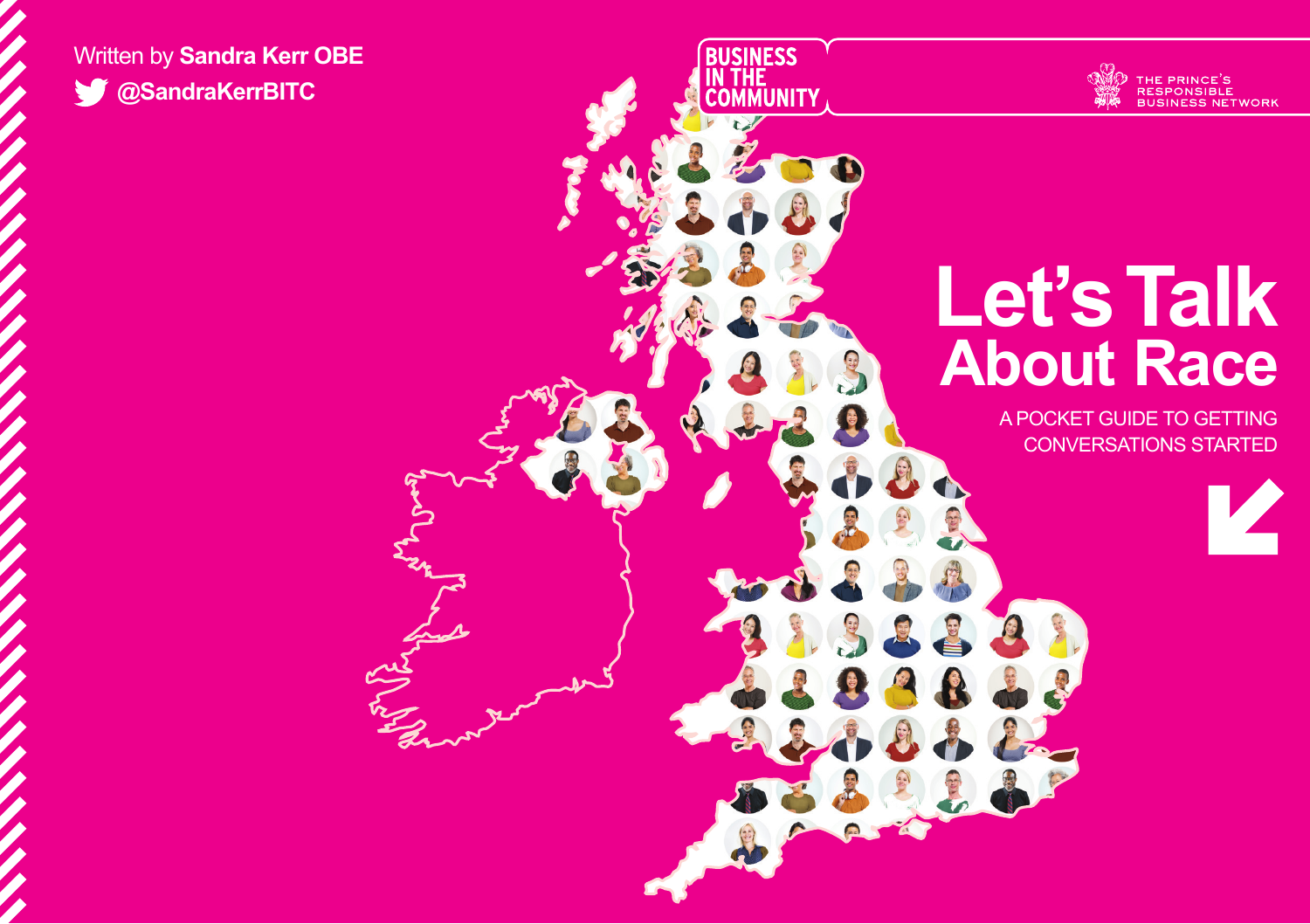Sandra Kerr OBE Ш **Foreword:**

This guide is comprehensive enough to get us all past the starting blocks, which is progress from where we currently are – being uncomfortable and not talking about it. We need the conversations to identify challenges, opportunities and create innovative and practical solutions.

One of the key findings from Business in the Community's Race at Work survey (2015) of 24,457 people was that employees from all ethnicities in the workplace said that their employers were not comfortable talking about race. The survey found that conversations around age, gender and sexuality are much easier to have than conversations about race. I then began conversations with people from many different racial backgrounds about their experiences of talking about race. I also asked them to share what they think some of the barriers are and what some of the solutions might be.

**3**

This pocket guide is a result of some of those conversations as well as my personal views on this subject. Recommendations from Race in the Workplace (2017) said that a guide should be produced for talking about race. My hope is that this guide will help to get Britain talking about race and ethnicity, discrimination, diversity and inclusion in an environment of 'uncomfortable confidence and respect' and spark many new conversations which would not have happened otherwise.

They say that courage is feeling the fear and doing it anyway. I want this booklet to help people to feel the discomfort and start the conversations anyway. It is pocket-sized because it's not designed to cover every possible scenario that you may encounter or want to discuss. My best hope is that it's an effective icebreaker and conversation starter which will enable leaders, employers and policy makers to openly discuss issues of race within their organisations.

Thank you to all the anonymous contributors who helped me to create this guide by sharing your stories with me.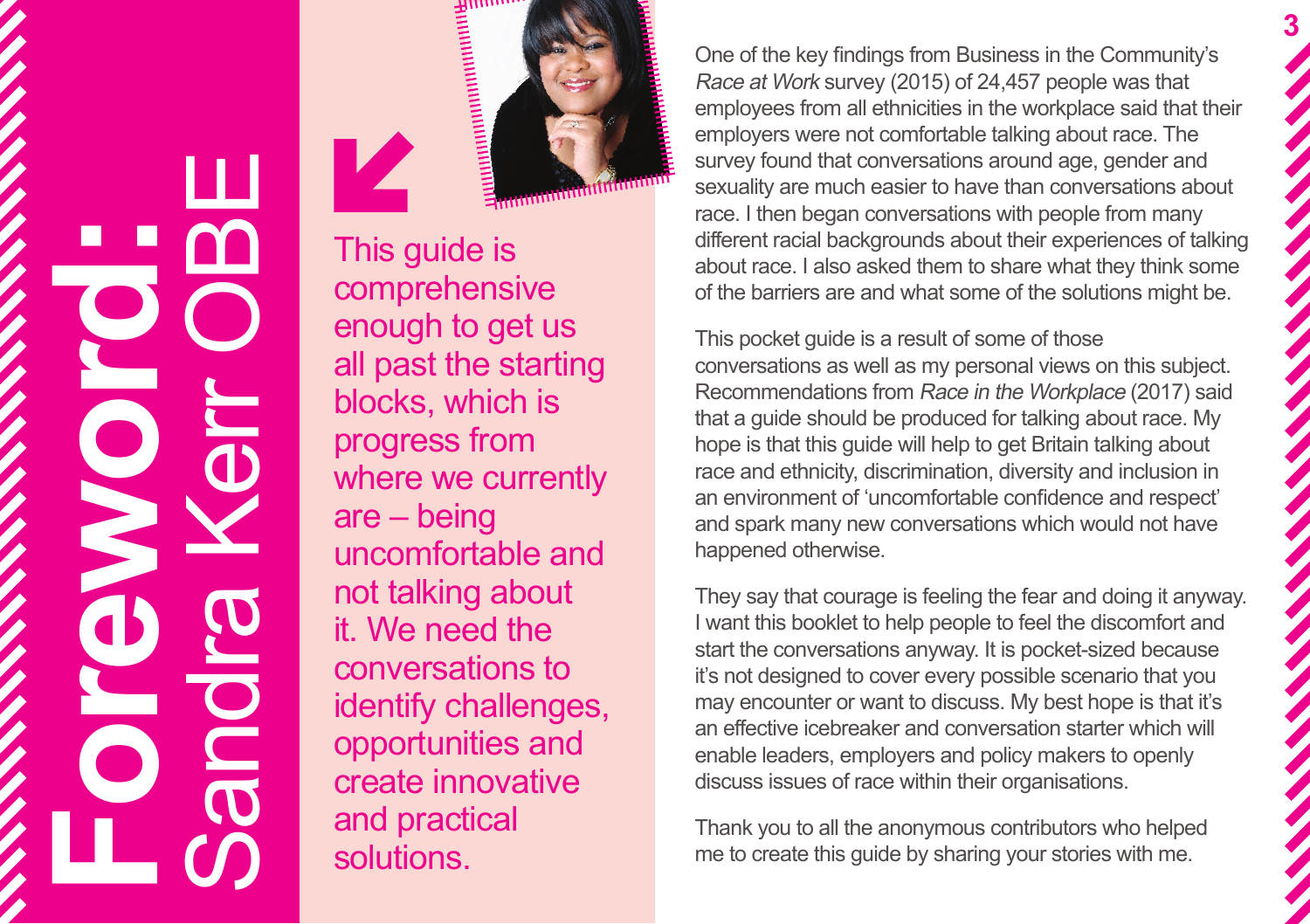# **Introduction:** Let's tabout rabout rabout the UK is pervear



Why does talking about race in the UK matter?

equality right in the UK is worth £24bn per year



**Getting race equality right in the UK is worth £24bn per year to the UK economy** – 1.3% of GDP. Employers with more diverse teams also have 35% better financial results. Group-think policy ideas are ineffective and very costly to review and put right. One in four children in primary and secondary education in the UK are from a Black, Asian and Minority Ethnic (BAME) background; that is the future talent pipeline for the UK. One in eight in the working age population are from a BAME background yet only one in 10 are in the workplace.

**5**

When we look at senior levels in the private and public sector, the BAME representation is one in 16. This pyramid needs to be squared so that there are role models across all industries and sectors to inspire the next generation of talent.

There are persistent unemployment rate gaps, with some ethnic minority groups experiencing employment rates which are twice as high as their White counterparts. We know that disparities in pay, progression and access to senior roles and executive and board level opportunities persist.

**We need to identify where action is needed without avoiding the 'elephant in the room'**, which is often, 'How come there are no Black people in this senior team or the team just below it?' Or 'Why are all the people shortlisted for this senior promotion opportunity White?'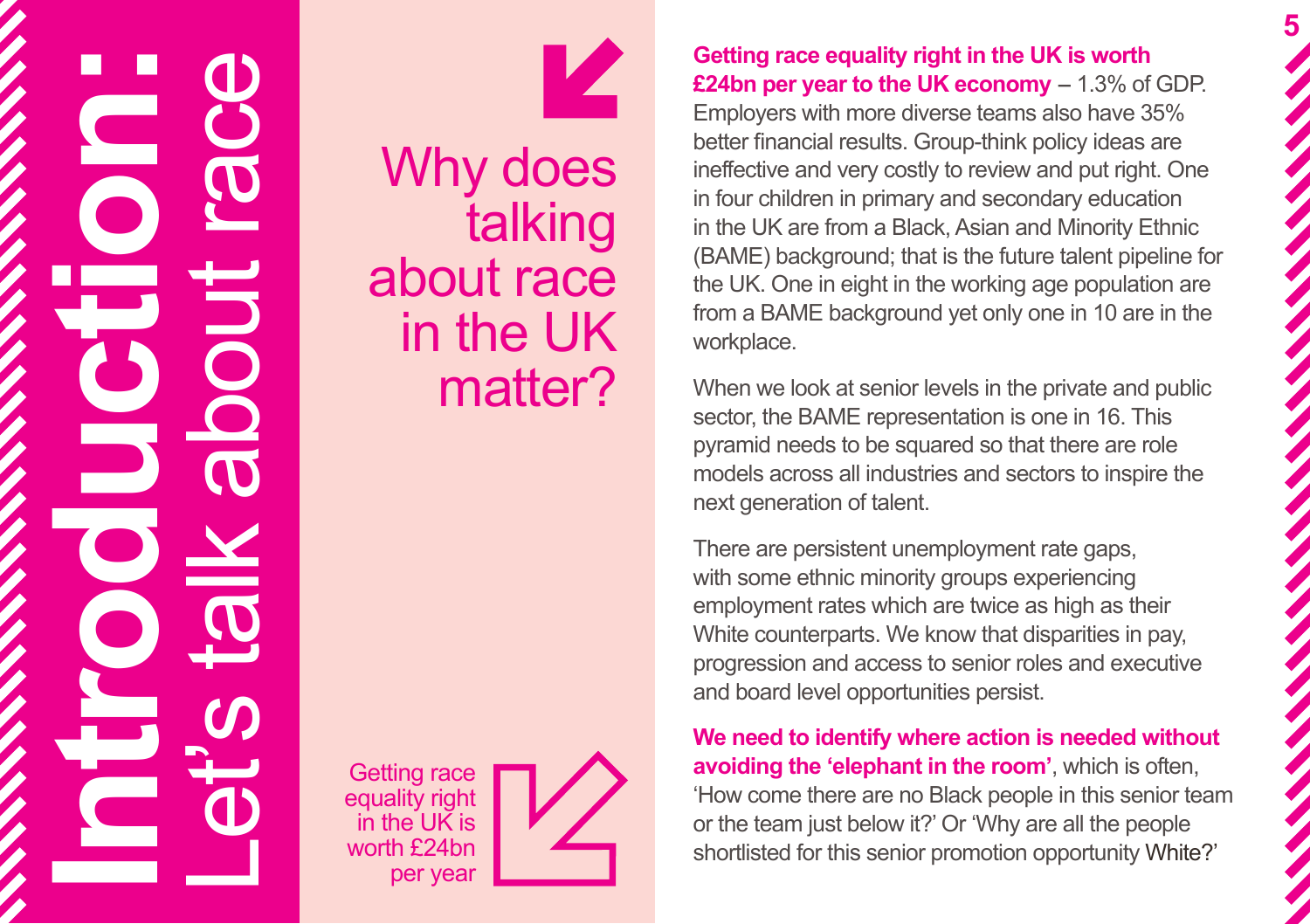**Action** for Employers

И **Include** having conversations and dialogue within the Action Plan

Create a

K

Strategy and Action Plan for

your organisation

**Demonstrate your organisation's commitment to an inclusive workplace** where employees can progress and use their experiences and talents regardless of their ethnicity. Share the data that you have if there is any. If not, review the UK demographic data and set some aspirational goals to focus on what your workforce should look like to ensure you have access to the widest pool of talent available. (There is great demographic data available on the Government's Ethnicity Facts and Figures website). Maximise the opportunity to reflect and connect to your customers, clients, communities, suppliers and contractors. Embark together as an organisation on a campaign to collect better data – you may as well collect data on all the other protected characteristics in the Equality Act 2010 whilst you are doing this and get all your employee data up to date.

**7**

### **Encourage the promotion of dialogues and conversation about the nine protected characteristics**

in the equality legislation. This will signal to the organisation that conversations about race are important and encouraged. Questions for debate might include: 'How do you transform talk into action?'; 'How can the actions that are agreed be owned by leaders and individuals across the organisation?'; 'What exactly is unconscious bias?'; or 'Are there areas of the business where we should set targets?' Encourage everyone to share a bit about their family background at roundtables, so that everyone who comes to the table comes ready to share. This is a great opportunity to find common experiences as well as gain insight and appreciate difference.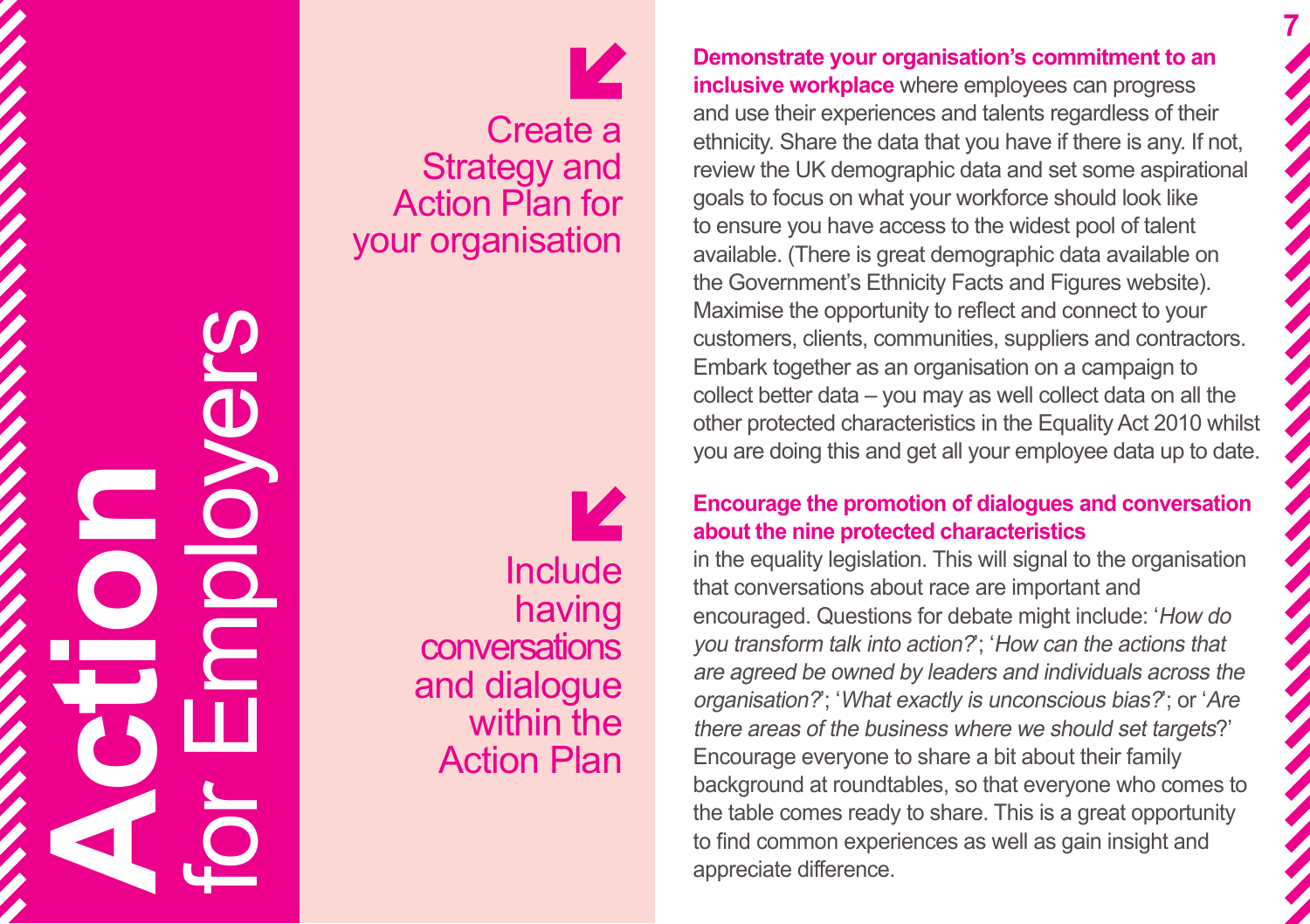K Two-way mentoring models (such as reverse mentoring, reciprocal mentoring and mutual mentoring)

**...provide a perfect opportunity to build relationship and rapport** and learn more about someone with a different cultural heritage or background at the same time. Leaders can also gain some valuable insight from someone from a BAME background's experience, including different perspectives on the organisation that they, as senior leaders, have already successfully navigated. Both parties can benefit from a reciprocal mentoring relationship. The leader gains useful insight into the perspective and experiences of BAME people in the workplace and the BAME person can draw on the experience of a senior leader who has already navigated a successful career.

Learn more about someone with different cultural heritage or background



## И Use research reports and employee data

K For employers who lead service **industry organisations** (with client facing aspects of their business)

**Employers need to use evidence from research findings**, their own employee data and employee survey findings to create a context for conversations. As you talk, you can identify where there are disparities, agree action to facilitate improvements and close any performance gaps. Making data collection routine can also help to address the stigma and fear of self-reporting.

## **Employees may need different types of support around talking about race**.

They may work with clients or customers who express racist views about whom they want to serve them or care for them. Having a clear policy and dialogues to discuss appropriate responses to such behaviour can ensure that employees feel supported by the organisation, whilst at the same time deliver great customer service. There are also teachers working with student groups who may need guidance about speaking with BAME students or parents. These employers should embed a commitment to create discussion groups and forums to develop good practice and share examples of what works well.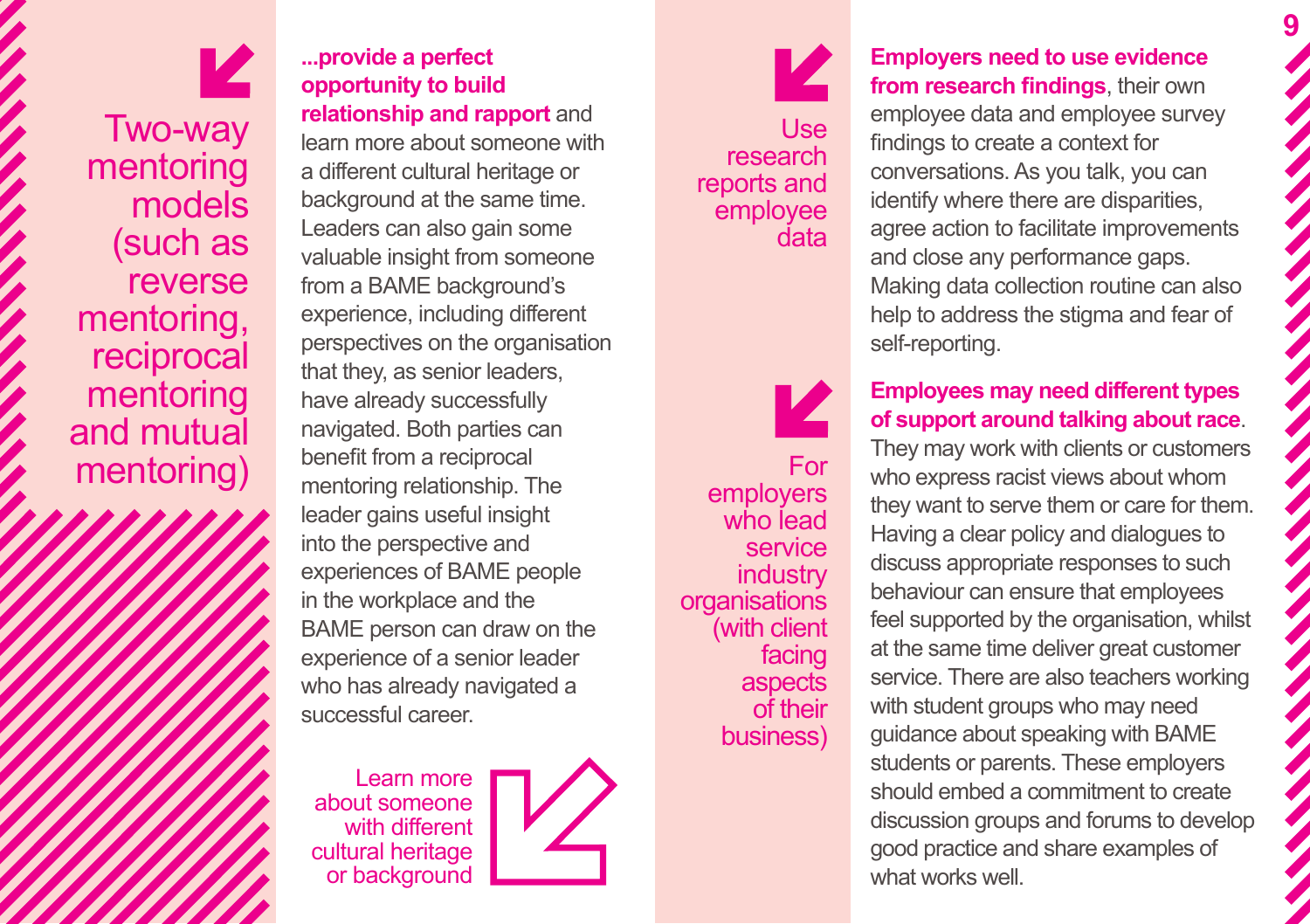## **So let's get talking** Contextualise the conversation

Come to the conversation with curiosity

Establish the importance of respect from all parties

> Just pick a 'terminology' and start

**No-one knows everything there is to know about race and ethnicity**, and asking questions is how we all learn more. Before you ask, consider if your question has relevance. What is the context in which you are asking the question? What do you really want to know? Why do you want to know? How will the information help? Share the answer to these questions when you are framing questions. Transparency, openness and respect builds trust and rapport.

**11**

## **Seek to build rapport and use common courtesy**.

Our Race to Progress survey (2012) highlighted that all employees wanted respect, regardless of their ethnicity. All parties should approach the conversation respectfully with genuine curiosity.

When we surveyed the BAME population as part of the Race at Work survey, there were more than 7,000 responses. We asked them what terminology on race was preferred. The terms 'ethnic minority' and 'BAME' (pronounced 'Bame', as it can become tedious to spell out all of the letters in the acronym) received the most votes. However, it is very important to note that one in three people said they don't mind what terms you use!

> One in 3 BAME people don't mind what terminology you use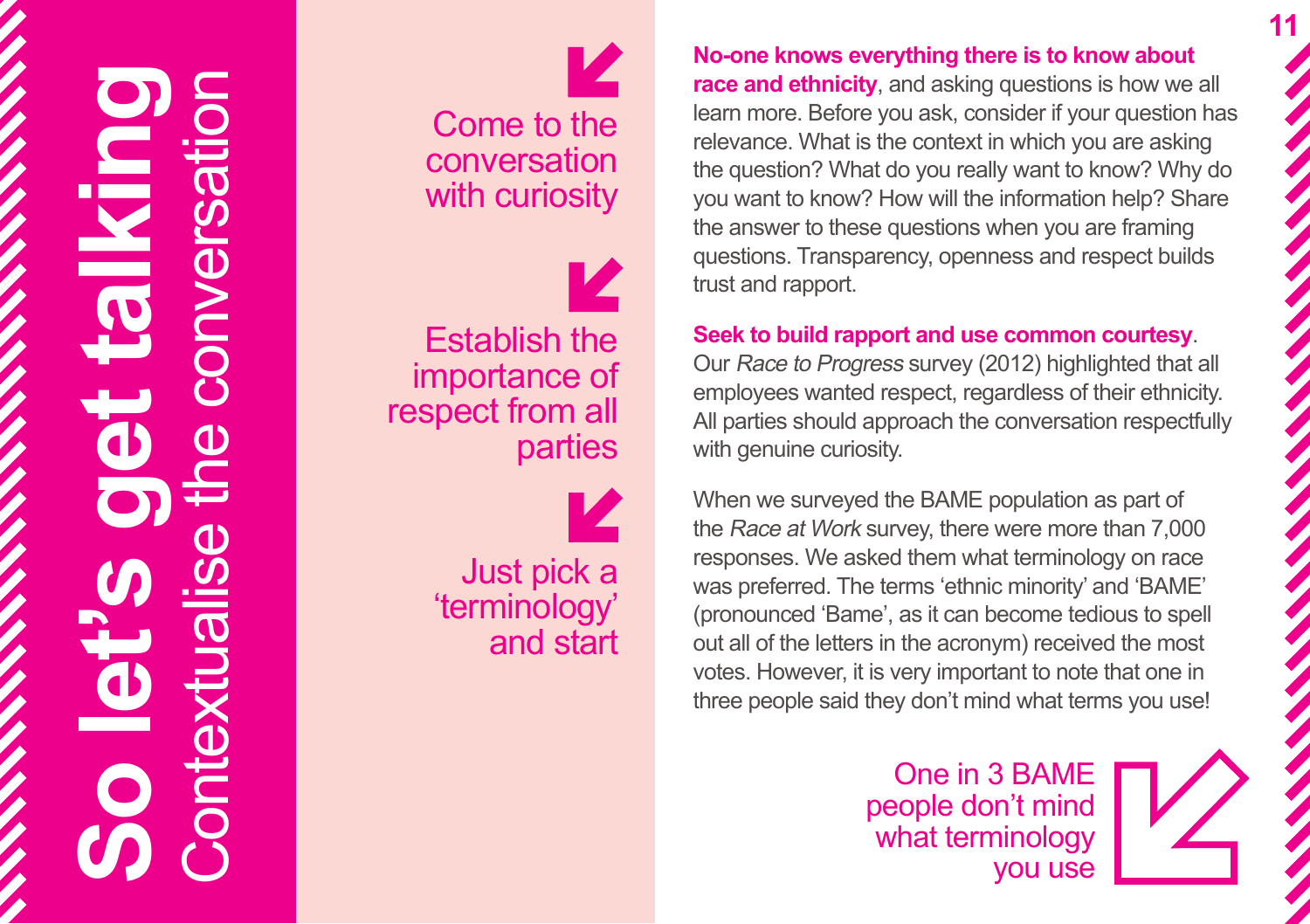Here are the results when we asked about terminology. 'In life which of the following, if any, best describe how you would like to be referred to'?

**Our survey returned the following results:** 

| 30% | said they don't mind  |
|-----|-----------------------|
| 26% | said other            |
| 18% | said ethnic minority  |
| 16% | said BAME             |
| 8%  | said BME              |
| 6%  | said Person of Colour |

So, using any of these terminologies are going to be OK with one in three people. This also opens up the opportunity to survey your organisation and find out which terms everyone prefers. **If you think about it, you only really need a term for public speaking or written** 

**narrative**. You don't even have to pick one of these; you can use them both interchangeably, as I often do in presentations and conversations.



12 'Is it OK to say Black?'

Z 'Choose your moment. A big public meeting probably isn't it.' **What is the true definition of race?** Is it more about colour, people and what people look like? What is multiculturalism? What about Asian people; is there a preference there for terminology? Mixed race or mixed heritage? You can use the findings from our *Race at Work* survey, or you could survey your own employees to find out what their 'preferred' words are and, based on the evidence, use those for your employer narrative and presentations. Remember, everyone has an ethnicity, including White people. In the UK, people from the White ethnic group are the majority of the population (86%) as opposed to everyone else who are therefore in the minority and thus make up the ethnic minority population which is 14%.

**13**

**Conducting your own employee survey with your employee network group gives everyone permission to use agreed terminology** based on evidence and everyone is aware that 'this is the language our business uses'. You can also search on the internet, look in the dictionary and add this insight to discussions around what you find out during your conversations.

**Is this really the right time or place to start a conversation about race with an individual?** Is there a chance that you will become distracted or not be able to actively listen to the answers or seek clarity with some follow up questions? If the answer is yes, wait for another time.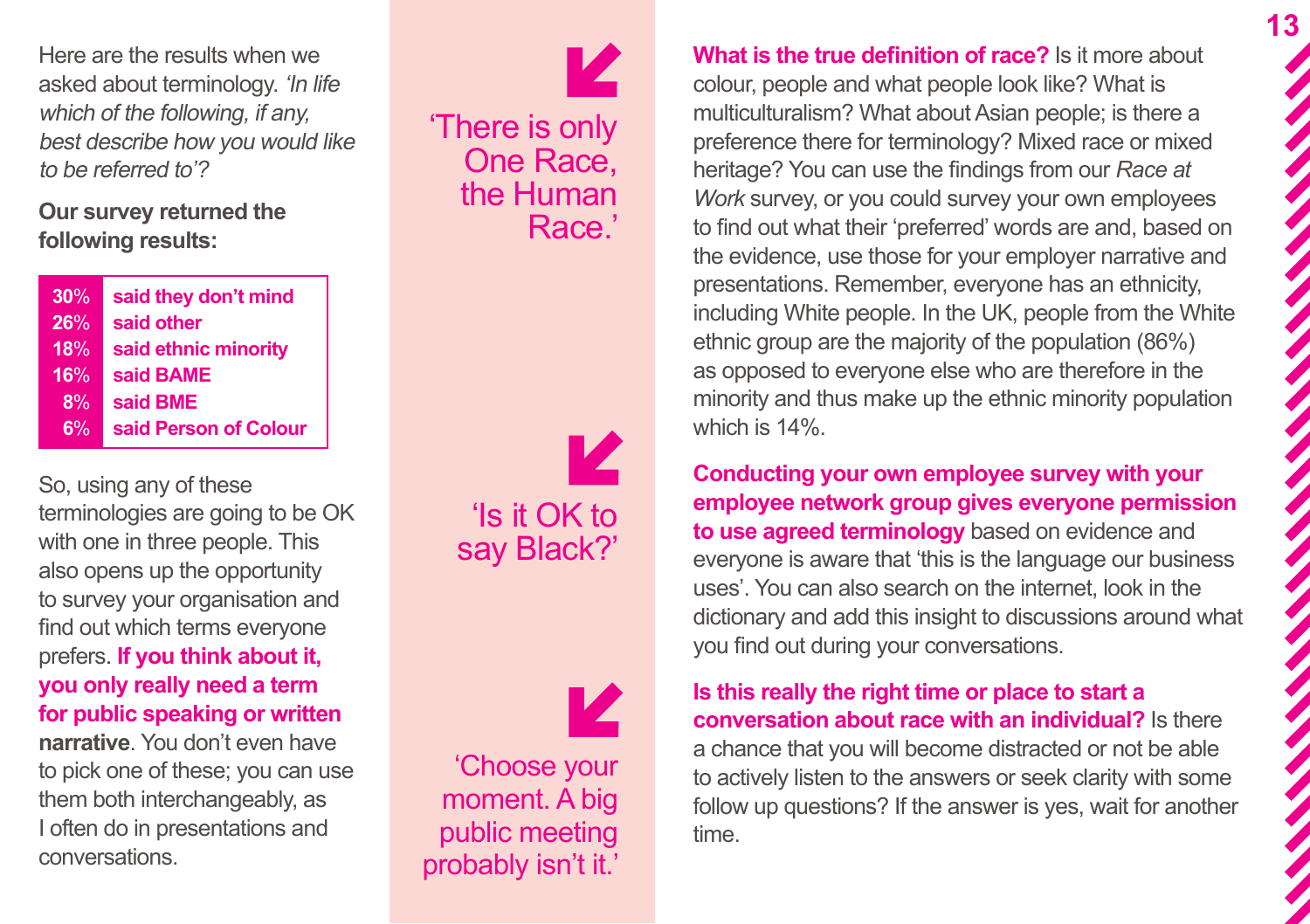

 $\overline{\mathbf{z}}$ 'Nobody likes to be put on the spot.'

'A global expert on international issues? Umm, I don't think so.'

'I do not speak for every BAME person. I can only speak for myself.'

**Unless you are a gameshow contestant, most of us don't like being put on the spot**. And this is even more likely to be the case when it comes to talking about race. If there is a room full of people or some large meeting, don't ask a question about race loudly so that others overhear unless you have asked the person if it's OK to do so before the meeting.

**Don't expect people to be an expert on world events just because they reveal that their cultural heritage is linked in some way**. Only expect them to be as up to date as you are, if at all. Why not ask them if they have ever visited their family's country of origin and ask if they still have family living abroad? This could also spin off into conversations about second languages and all sorts of things that people from all backgrounds talk about, be it from family heritage or studying at school or university. Remember, many people whose parents, grandparents or great-grandparents migrated here from outside of the UK may have never visited the country of some of their ancestors.

**This is something I say continually. Individuals can only speak from their own experience**. It's important to not think they are speaking for everyone from a similar ethnic origin in the UK. And as to what is happening with similar ethnic groups abroad? See the global expert paragraph above. We are all individuals and can only speak for ourselves, not an entire race, gender or age group.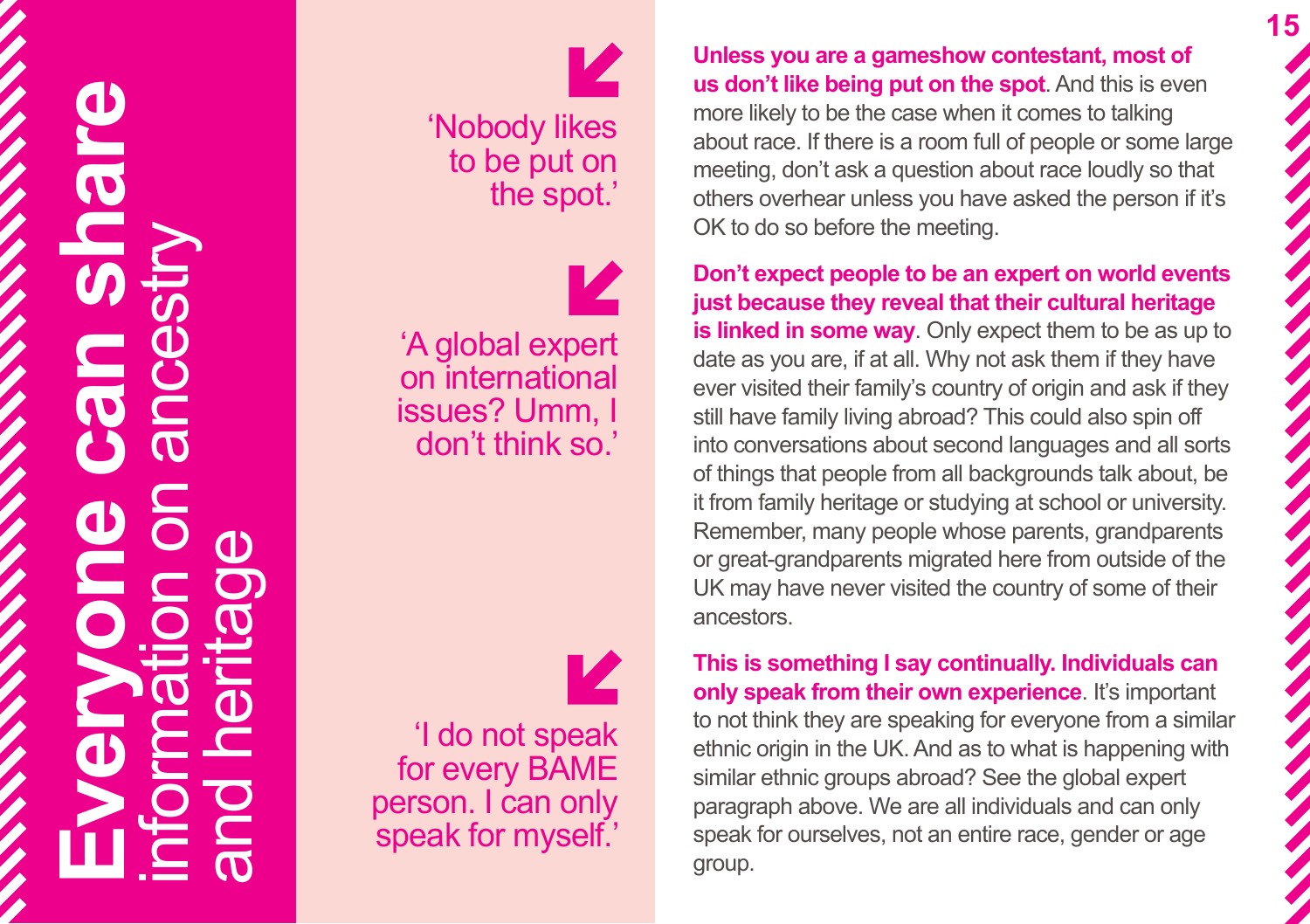



Go to Cultural Awareness Days when you can **Don't dismiss or even attempt to explain away someone's lived experience.** Check for clarity of what you have heard or play it back to confirm understanding. This isn't a competition regarding who has had the most pain or discrimination. Appreciate and acknowledge what you hear, even if you don't relate to the experience that has been shared or don't feel that you really 'get it'. It's the individual's experience - they have lived it, so accept what you hear on that basis.

**These events provide a great opportunity to learn about diverse communities and individuals**. As the purpose of these events tends to be to educate and inform, it has to be one of the best places to go to ask  $questions - so go along and ask away.$ 

We are all individuals and can only speak for **ourselves** 



I know courtesy shouldn't have to be mentioned here but it's important that those sharing and those listening are polite – 'thanks for sharing' and 'thank you for asking' are just two suggestions.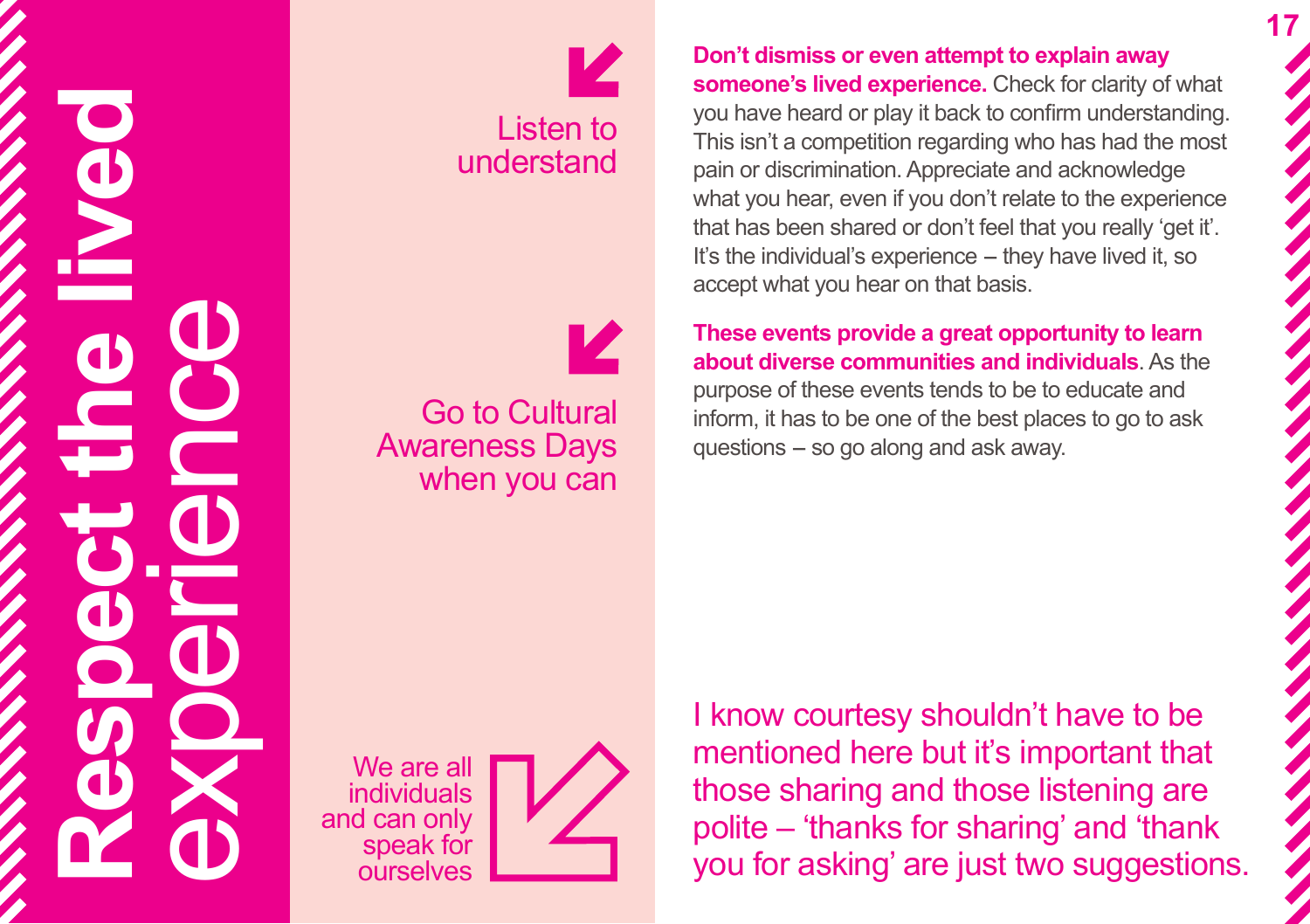## **Let's reduce the chances of causing offence** Some things best avoided...

Please don't ask women what they are wearing under their religious dress

Please avoid the 'Where do you come from? No, where are you really from?' questions **From multiple conversations in research for this handbook this seems to be a question sometimes asked of women who wear religious dress**. In fact, don't ask anyone – man or woman! And if you missed the opportunity in primary school to touch a black girl's hair, it's a bit late to do it now. There are of course exceptions to the above for hairdressers, or asking a friend for permission to do so (with the understanding that 'no' is an acceptable response).

**Why not offer up some insight on your own cultural heritage first?** Or you could simply ask 'What country' does your family originate from?' and follow this up with where your own family originate from. This sets a pattern for the depth of response you're looking for, rather than the awkward situation of hearing about where someone lives right now….. when you are really interested in their diverse racial background.

I appreciate that no offence is meant by this question. However, asking individuals who were born here 'Where do you really come from?' and whose parents and grandparents were born here where they really come from implies they don't come from here and are not British if they are not White. To find out more about this, look up micro-aggressions which I am not covering here as this is only a pocket guide.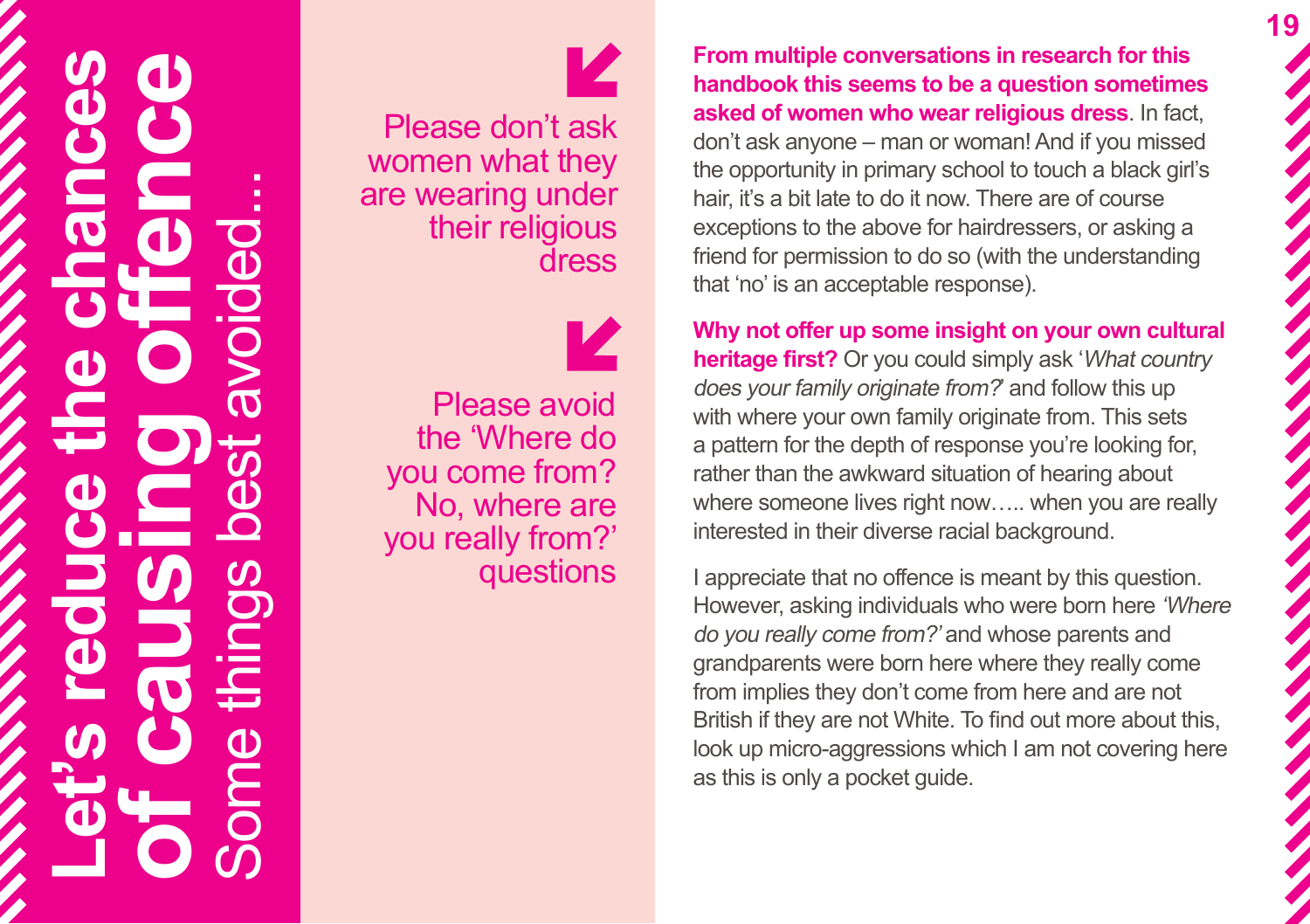





'This whole agenda just needs to be colour blind.'

**'I don't see colour, I just see character, skills,** 

**talent….'** I have heard people from all backgrounds say this at different times. If you can see what the colours are in the Union Jack, you can see colour. So, don't bother to say that – it's not true and adds nothing to a conversation about race.

**'The whole agenda just needs to be colour blind'.** 

Why, when we won't even wear clothing in colours that we don't like? See the paragraph above. Colour makes life interesting. Let's acknowledge it, embrace it and enjoy it but do not diminish it or pretend it doesn't exist when we all know that it does.

Have fun. It doesn't have to be an uncomfortable, stilted conversation and will be a richer and much more interesting one if everyone in the conversation is sharing information about themselves during the discussion. I have smiled to myself as I have written some of this pocket guide, and I am not saying 'don't try this at home.' Laughing together about things is OK too.